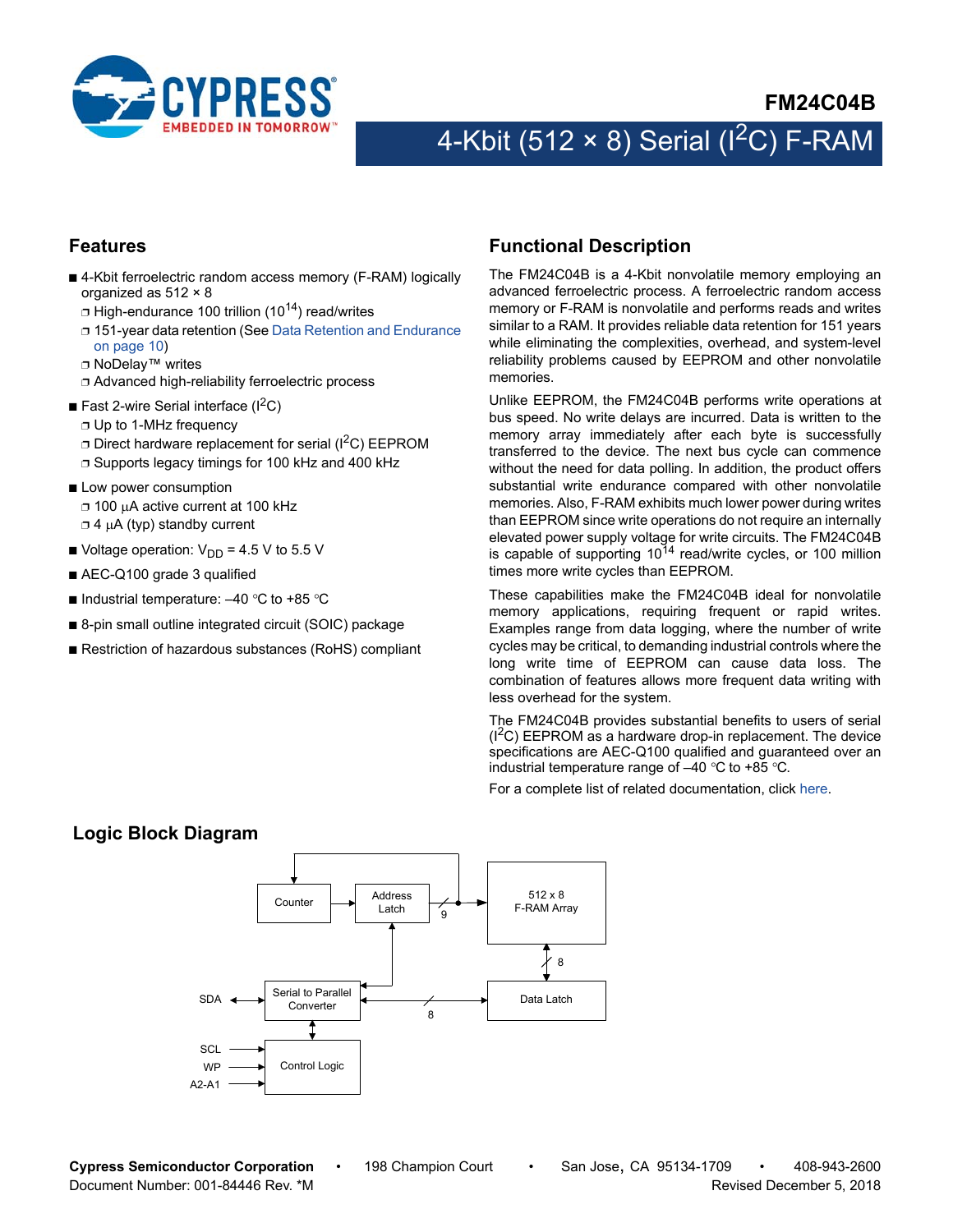

# **Contents**

| Sales, Solutions, and Legal Information  18 |  |
|---------------------------------------------|--|
| Worldwide Sales and Design Support  18      |  |
|                                             |  |
|                                             |  |
| Cypress Developer Community  18             |  |
|                                             |  |
|                                             |  |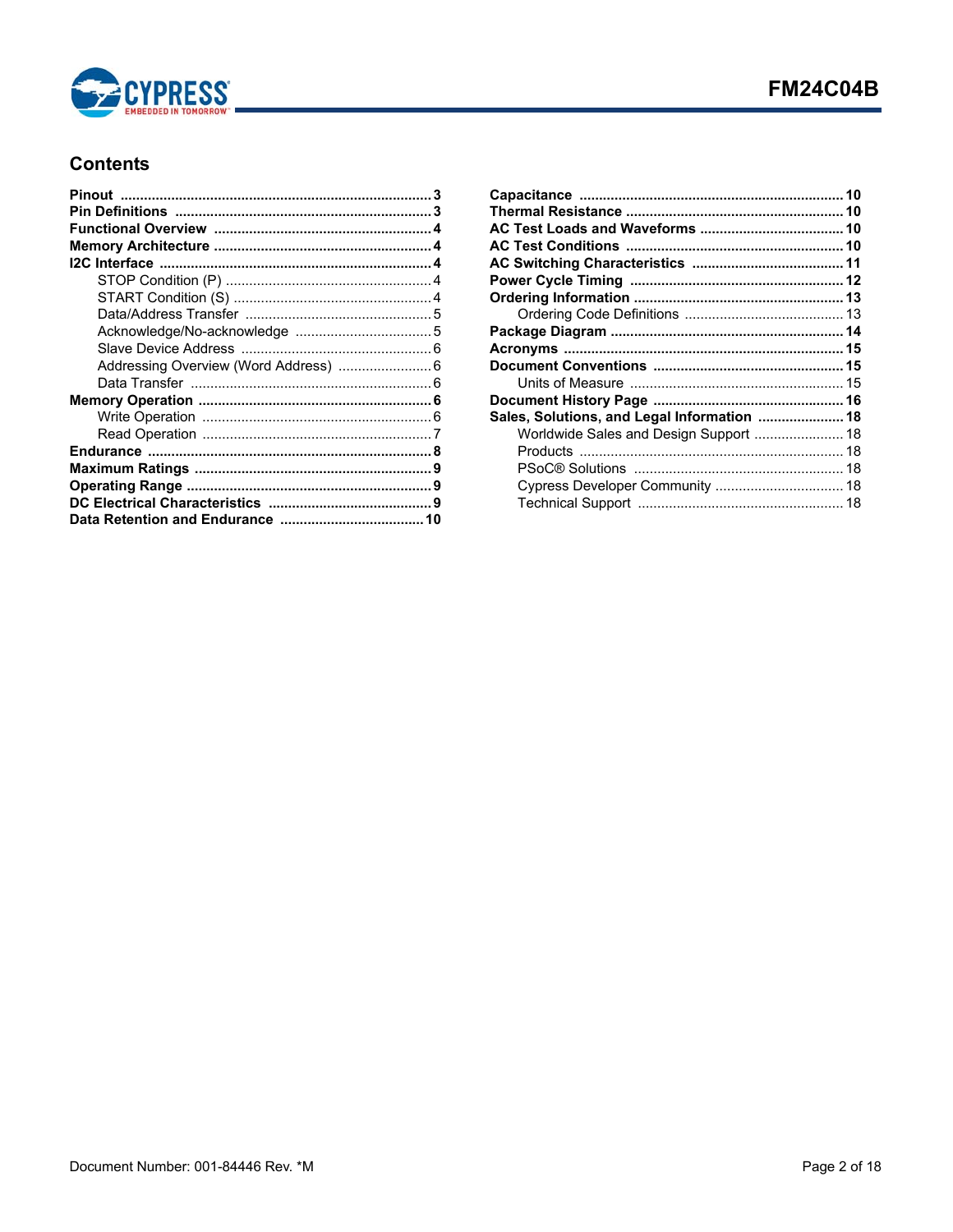

# <span id="page-2-0"></span>**Pinout**

### **Figure 1. 8-pin SOIC pinout**



# <span id="page-2-1"></span>**Pin Definitions**

| <b>Pin Name</b> | I/O Type     | <b>Description</b>                                                                                                                                                                                                                                                                                                                                                            |
|-----------------|--------------|-------------------------------------------------------------------------------------------------------------------------------------------------------------------------------------------------------------------------------------------------------------------------------------------------------------------------------------------------------------------------------|
| $A2 - A1$       | Input        | Device Select Address 2-1. These pins are used to select one of up to 4 devices of the same type<br>on the same I <sup>2</sup> C bus. To select the device, the address value on the three pins must match the<br>corresponding bits contained in the slave address. The address pins are pulled down internally.                                                             |
| <b>SDA</b>      | Input/Output | Serial Data/Address. This is a bi-directional pin for the I <sup>2</sup> C interface. It is open-drain and is intended<br>to be wire-AND'd with other devices on the I <sup>2</sup> C bus. The input buffer incorporates a Schmitt trigger for<br>noise immunity and the output driver includes slope control for falling edges. An external pull-up resistor<br>is required. |
| SCL             | Input        | Serial Clock. The serial clock pin for the I <sup>2</sup> C interface. Data is clocked out of the device on the falling<br>edge, and into the device on the rising edge. The SCL input also incorporates a Schmitt trigger input<br>for noise immunity.                                                                                                                       |
| <b>WP</b>       | Input        | <b>Write Protect.</b> When tied to $V_{DD}$ , addresses in the entire memory map will be write-protected. When<br>WP is connected to ground, all addresses are write enabled. This pin is pulled down internally.                                                                                                                                                             |
| $V_{SS}$        |              | Power supply Ground for the device. Must be connected to the ground of the system.                                                                                                                                                                                                                                                                                            |
| V <sub>DD</sub> |              | Power supply Power supply input to the device.                                                                                                                                                                                                                                                                                                                                |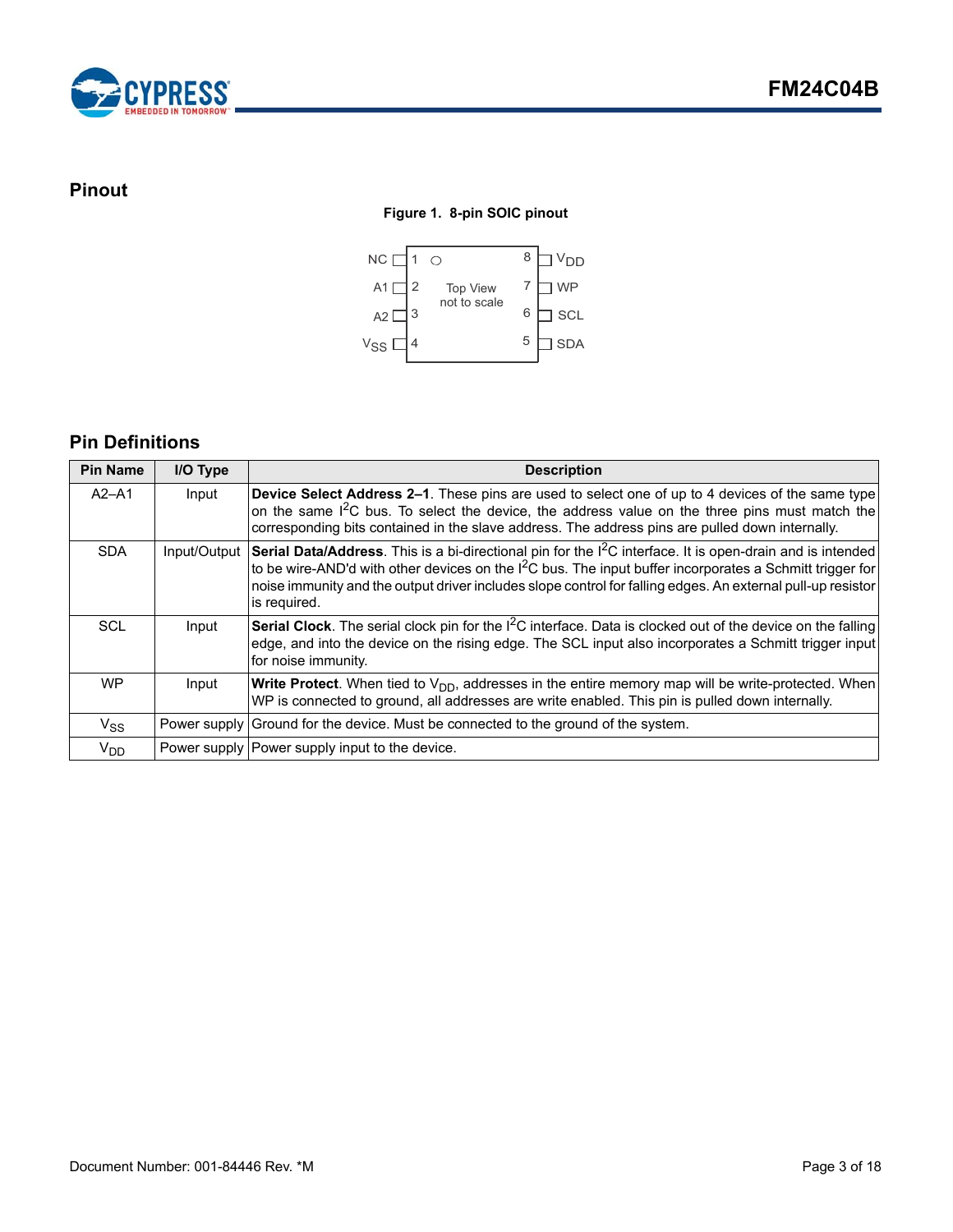

## <span id="page-3-0"></span>**Functional Overview**

The FM24C04B is a serial F-RAM memory. The memory array is logically organized as  $512 \times 8$  bits and is accessed using an industry-standard I<sup>2</sup>C interface. The functional operation of the F-RAM is similar to serial ( $1^2C$ ) EEPROM. The major difference between the FM24C04B and a serial  $(I^2C)$  EEPROM with the same pinout is the F-RAM's superior write performance, high endurance, and low power consumption.

## <span id="page-3-1"></span>**Memory Architecture**

When accessing the FM24C04B, the user addresses 512 locations of eight data bits each. These eight data bits are shifted in or out serially. The addresses are accessed using the  $1^2C$ protocol, which includes a slave address (to distinguish other non-memory devices), a page address bit, and a word address. The word address consists of 8-bits that specify one of the 256 addresses. The page address is 1-bit and so there are 2 pages of 256 locations. The complete address of 9-bits specifies each byte address uniquely.

The access time for the memory operation is essentially zero, beyond the time needed for the serial protocol. That is, the memory is read or written at the speed of the  $1<sup>2</sup>C$  bus. Unlike a serial  $(I^2C)$  EEPROM, it is not necessary to poll the device for a ready condition because writes occur at bus speed. By the time a new bus transaction can be shifted into the device, a write operation is complete. This is explained in more detail in the interface section.

Note that the FM24C04B contains no power management circuits other than a simple internal power-on reset. It is the user's responsibility to ensure that  $V_{DD}$  is within data sheet tolerances to prevent incorrect operation.

# <span id="page-3-2"></span>**I 2C Interface**

The FM24C04B employs a bi-directional I<sup>2</sup>C bus protocol using few pins or board space. [Figure 2](#page-3-5) illustrates a typical system configuration using the FM24C04B in a microcontroller-based system. The industry standard  $I<sup>2</sup>C$  bus is familiar to many users but is described in this section.

By convention, any device that is sending data onto the bus is the transmitter while the target device for this data is the receiver. The device that is controlling the bus is the master. The master is responsible for generating the clock signal for all operations. Any device on the bus that is being controlled is a slave. The FM24C04B is always a slave device.

The bus protocol is controlled by transition states in the SDA and SCL signals. There are four conditions including START, STOP, data bit, or acknowledge. [Figure 3 on page 5](#page-4-2) and [Figure 4 on](#page-4-3) [page 5](#page-4-3) illustrates the signal conditions that specify the four states. Detailed timing diagrams are shown in the electrical specifications section.

<span id="page-3-5"></span>

### <span id="page-3-3"></span>**STOP Condition (P)**

A STOP condition is indicated when the bus master drives SDA from LOW to HIGH while the SCL signal is HIGH. All operations using the FM24C04B should end with a STOP condition. If an operation is in progress when a STOP is asserted, the operation will be aborted. The master must have control of SDA in order to assert a STOP condition.

### <span id="page-3-4"></span>**START Condition (S)**

A START condition is indicated when the bus master drives SDA from HIGH to LOW while the SCL signal is HIGH. All commands should be preceded by a START condition. An operation in progress can be aborted by asserting a START condition at any time. Aborting an operation using the START condition will ready the FM24C04B for a new operation.

If during operation the power supply drops below the specified  $V_{DD}$  minimum, the system should issue a START condition prior to performing another operation.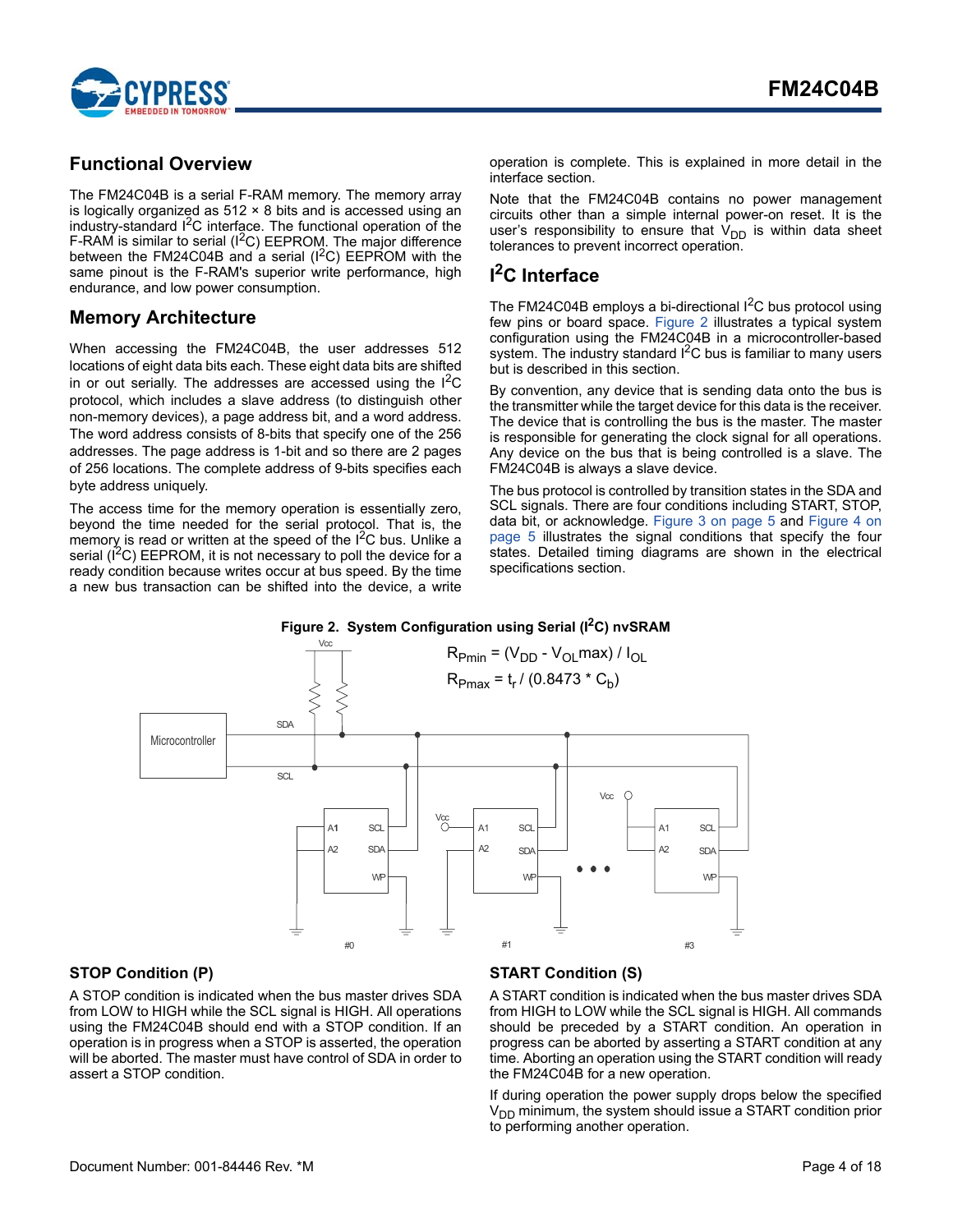

<span id="page-4-2"></span>

#### **Figure 4. Data Transfer on the I2C Bus**

<span id="page-4-3"></span>

#### <span id="page-4-0"></span>**Data/Address Transfer**

All data transfers (including addresses) take place while the SCL signal is HIGH. Except under the three conditions described above, the SDA signal should not change while SCL is HIGH.

#### <span id="page-4-1"></span>**Acknowledge/No-acknowledge**

The acknowledge takes place after the 8th data bit has been transferred in any transaction. During this state the transmitter should release the SDA bus to allow the receiver to drive it. The receiver drives the SDA signal LOW to acknowledge receipt of the byte. If the receiver does not drive SDA LOW, the condition is a no-acknowledge and the operation is aborted.

The receiver would fail to acknowledge for two distinct reasons. First is that a byte transfer fails. In this case, the no-acknowledge ceases the current operation so that the device can be addressed again. This allows the last byte to be recovered in the event of a communication error.

Second and most common, the receiver does not acknowledge to deliberately end an operation. For example, during a read operation, the FM24C04B will continue to place data onto the bus as long as the receiver sends acknowledges (and clocks). When a read operation is complete and no more data is needed, the receiver must not acknowledge the last byte. If the receiver acknowledges the last byte, this will cause the FM24C04B to attempt to drive the bus on the next clock while the master is sending a new command such as STOP.

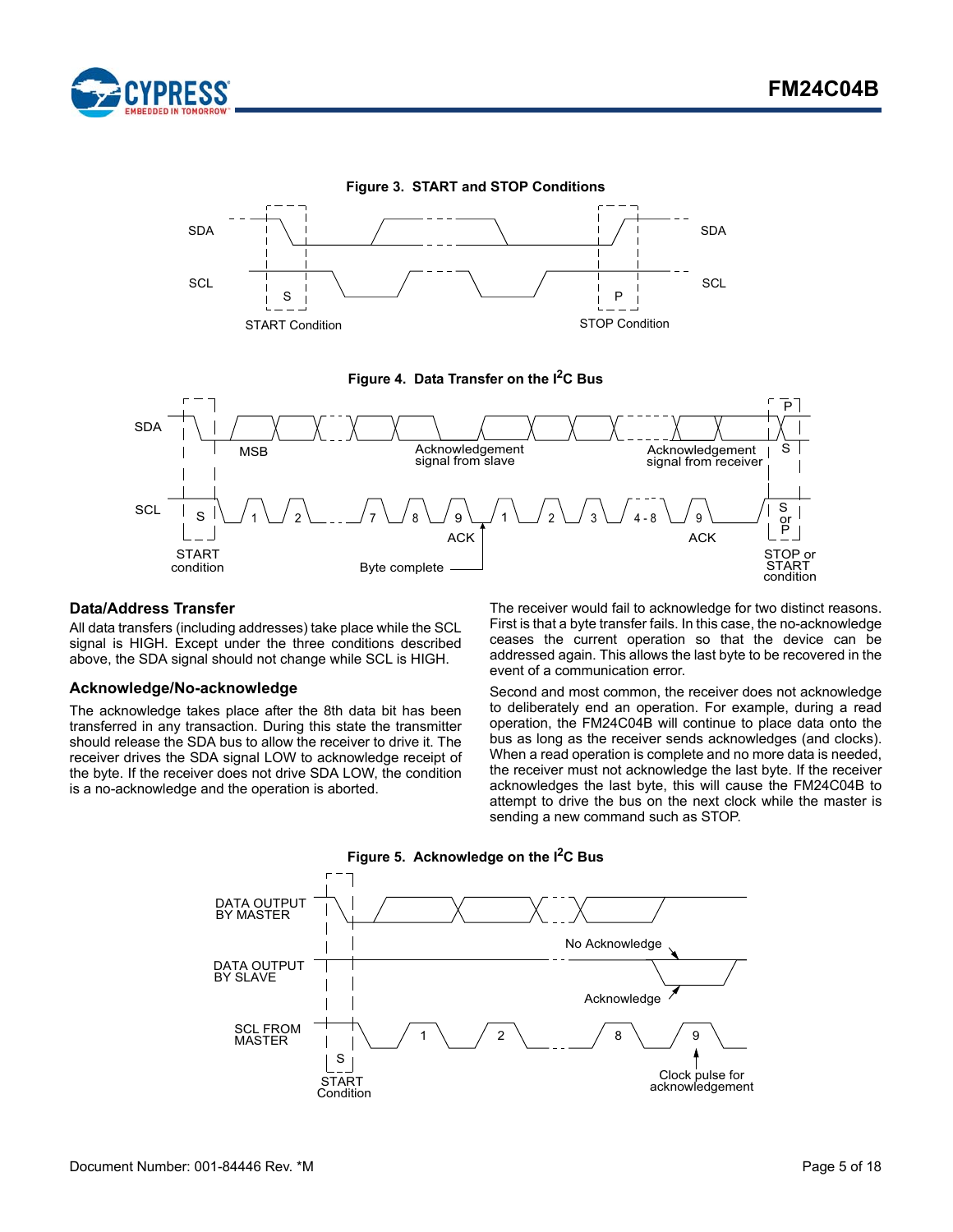

#### <span id="page-5-0"></span>**Slave Device Address**

The first byte that the FM24C04B expects after a START condition is the slave address. As shown in [Figure 6](#page-5-6), the slave address contains the device type or slave ID, the device select address bits, a page select bit, and a bit that specifies if the transaction is a read or a write.

Bits 7-4 are the device type (slave ID) and should be set to 1010b for the FM24C04B. These bits allow other function types to reside on the  $I^2C$  bus within an identical address range. Bits 3-2 are the device select address bits. They must match the corresponding value on the external address pins to select the device. Up to four FM24C04B devices can reside on the same  $I^2C$  bus by assigning a different address to each. Bit 1 is the page select bit. It specifies the 256-byte block of memory that is targeted for the current operation. Bit 0 is the read/write bit (R/W). R/W = '1' indicates a read operation and  $R/\overline{W}$  = '0' indicates a write operation.

#### <span id="page-5-6"></span>**Figure 6. Memory Slave Device Address**



#### <span id="page-5-1"></span>**Addressing Overview (Word Address)**

After the FM24C04B (as receiver) acknowledges the slave address, the master can place the word address on the bus for a write operation. The word address is the lower 8-bits of the address to be combined with the 1-bit page select to specify exactly the byte to be written. The complete 9-bit address is latched internally. No word address occurs for a read operation. Reads always use the lower 8-bits that are held internally in the address latch and the 9th address bit is part of the slave address. Reads always begin at the address following the previous access. A random read address can be loaded by doing a write operation as explained below.

After transmission of each data byte, just prior to the acknowledge, the FM24C04B increments the internal address latch. This allows the next sequential byte to be accessed with no additional addressing. After the last address (1FFh) is reached, the address latch will roll over to 000h. There is no limit to the number of bytes that can be accessed with a single read or write operation.

#### <span id="page-5-2"></span>**Data Transfer**

<span id="page-5-5"></span>After the address bytes have been transmitted, data transfer between the bus master and the FM24C04B can begin. For a read operation the FM24C04B will place 8 data bits on the bus then wait for an acknowledge from the master. If the acknowledge occurs, the FM24C04B will transfer the next sequential byte. If the acknowledge is not sent, the FM24C04B will end the read operation. For a write operation, the FM24C04B will accept 8 data bits from the master then send an acknowledge. All data transfer occurs MSB (most significant bit) first.

### <span id="page-5-3"></span>**Memory Operation**

The FM24C04B is designed to operate in a manner very similar to other  $I^2C$  interface memory products. The major differences result from the higher performance write capability of F-RAM technology. These improvements result in some differences between the FM24C04B and a similar configuration EEPROM during writes. The complete operation for both writes and reads is explained below.

#### <span id="page-5-4"></span>**Write Operation**

All writes begin with a slave address, then a word address. The bus master indicates a write operation by setting the LSB of the slave address (R/W bit) to a '0'. After addressing, the bus master sends each byte of data to the memory and the memory generates an acknowledge condition. Any number of sequential bytes may be written. If the end of the address range is reached internally, the address counter will wrap from 1FFh to 000h.

Unlike other nonvolatile memory technologies, there is no effective write delay with F-RAM. Since the read and write access times of the underlying memory are the same, the user experiences no delay through the bus. The entire memory cycle occurs in less time than a single bus clock. Therefore, any operation including read or write can occur immediately following a write. Acknowledge polling, a technique used with EEPROMs to determine if a write is complete is unnecessary and will always return a ready condition.

Internally, an actual memory write occurs after the 8th data bit is transferred. It will be complete before the acknowledge is sent. Therefore, if the user desires to abort a write without altering the memory contents, this should be done using START or STOP condition prior to the 8th data bit. The FM24C04B uses no page buffering.

The memory array can be write-protected using the WP pin. Setting the WP pin to a HIGH condition  $(V_{DD})$  will write-protect all addresses. The FM24C04B will not acknowledge data bytes that are written to protected addresses. In addition, the address counter will not increment if writes are attempted to these addresses. Setting WP to a LOW state  $(V_{SS})$  will disable the write protect. WP is pulled down internally.

[Figure 7](#page-5-5) and [Figure 8 on page 7](#page-6-1) below illustrate a single-byte and multiple-byte write cycles.



**Figure 7. Single-Byte Write**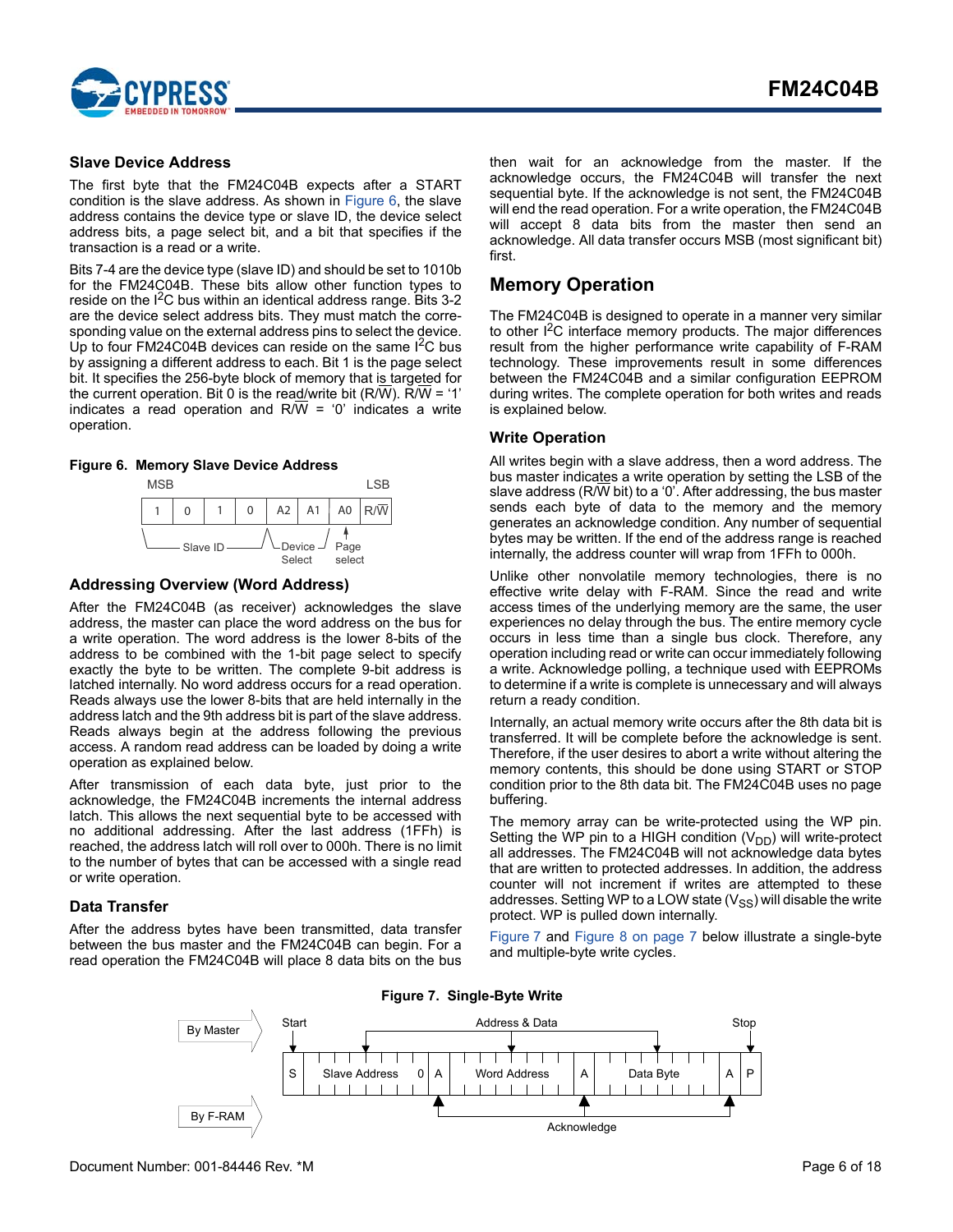

<span id="page-6-1"></span>

### <span id="page-6-0"></span>**Read Operation**

There are two basic types of read operations. They are current address read and selective address read. In a current address read, the FM24C04B uses the internal address latch to supply the lower 8 address bits. In a selective read, the user performs a procedure to set these lower address bits to a specific value.

#### *Current Address & Sequential Read*

As mentioned above the FM24C04B uses an internal latch to supply the lower 8 address bits for a read operation. A current address read uses the existing value in the address latch as a starting place for the read operation. The system reads from the address immediately following that of the last operation.

To perform a current address read, the bus master supplies a slave address with the LSB set to a '1'. This indicates that a read operation is requested. The page select bit in the slave address specifies the block of memory that is used for the read operation. After receiving the complete slave address, the FM24C04B will begin shifting out data from the current address on the next clock. The current address is the bit from the slave address combined with the 8-bits that were in the internal address latch.

Beginning with the current address, the bus master can read any number of bytes. Thus, a sequential read is simply a current address read with multiple byte transfers. After each byte the internal address counter will be incremented.

**Note** Each time the bus master acknowledges a byte, this indicates that the FM24C04B should read out the next sequential byte.

There are four ways to properly terminate a read operation. Failing to properly terminate the read will most likely create a bus contention as the FM24C04B attempts to read out additional data onto the bus. The four valid methods are:

- 1. The bus master issues a no-acknowledge in the 9th clock cycle and a STOP in the 10th clock cycle. This is illustrated in the diagrams below. This is preferred.
- 2. The bus master issues a no-acknowledge in the 9th clock cycle and a START in the 10th.
- 3. The bus master issues a STOP in the 9th clock cycle.
- 4. The bus master issues a START in the 9th clock cycle.

If the internal address reaches 1FFh, it will wrap around to 000h on the next read cycle. [Figure 9](#page-6-2) and [Figure 10](#page-6-3) below show the proper operation for current address reads.

<span id="page-6-3"></span><span id="page-6-2"></span>

#### **Figure 9. Current Address Read**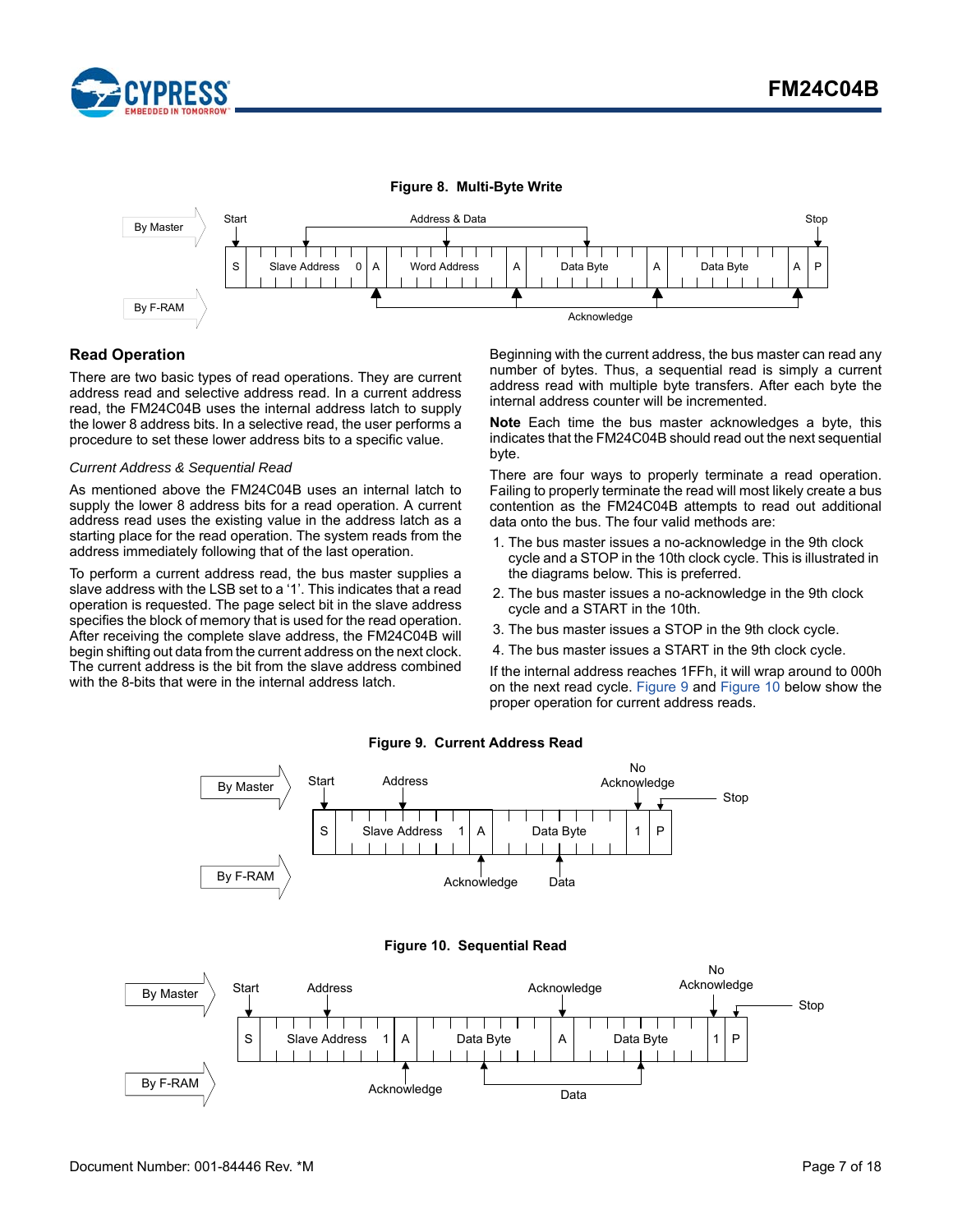

#### *Selective (Random) Read*

There is a simple technique that allows a user to select a random address location as the starting point for a read operation. This involves using the first two bytes of a write operation to set the internal address followed by subsequent read operations.

To perform a selective read, the bus master sends out the slave address with the LSB (R/W) set to 0. This specifies a write operation. According to the write protocol, the bus master then sends the word address byte that is loaded into the internal address latch. After the FM24C04B acknowledges the word address, the bus master issues a START condition. This simultaneously aborts the write operation and allows the read command to be issued with the slave address LSB set to a '1'. The operation is now a current address read.

#### **Figure 11. Selective (Random) Read**



### <span id="page-7-0"></span>**Endurance**

The FM24C04B internally operates with a read and restore mechanism. Therefore, endurance cycles are applied for each read or write cycle. The memory architecture is based on an array of rows and columns. Each read or write access causes an endurance cycle for an entire row. In the FM24C04B, a row is 64 bits wide. Every 8-byte boundary marks the beginning of a new row. Endurance can be optimized by ensuring frequently accessed data is located in different rows. Regardless, F-RAM read and write endurance is effectively unlimited at the 1-MHz <sup>2</sup>C speed. Even at 3000 accesses per second to the same row, 10 years time will elapse before 1 trillion endurance cycles occur.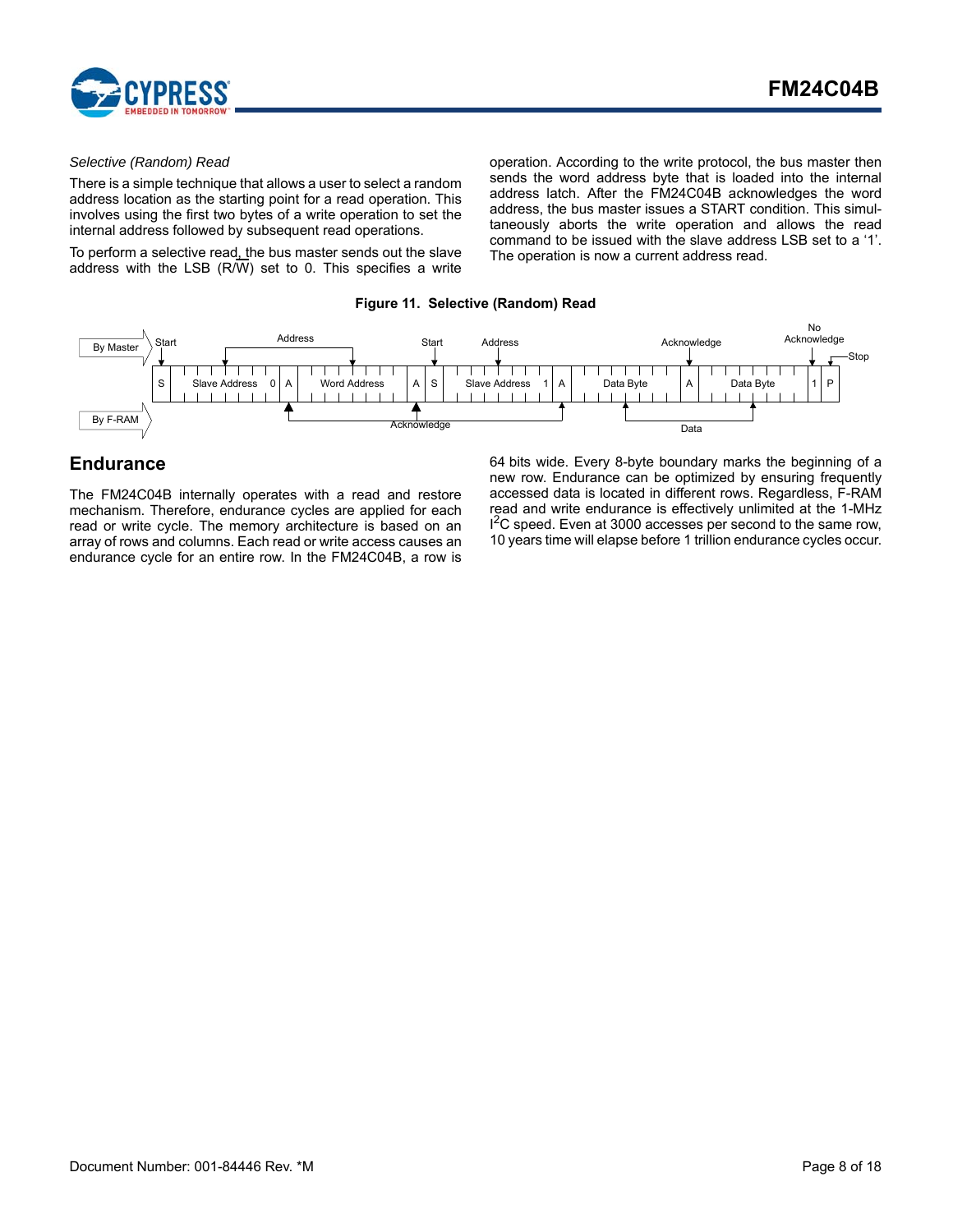

# <span id="page-8-0"></span>**Maximum Ratings**

Exceeding maximum ratings may shorten the useful life of the device. These user guidelines are not tested.

| Maximum accumulated storage time                                                          |
|-------------------------------------------------------------------------------------------|
| Ambient temperature                                                                       |
| Supply voltage on $V_{DD}$ relative to $V_{SS}$ -1.0 V to +7.0 V                          |
| Input voltage  -1.0 V to + 7.0 V and V <sub>IN</sub> < V <sub>DD</sub> + 1.0 V            |
| DC voltage applied to outputs                                                             |
| Transient voltage (< 20 ns)<br>on any pin to ground potential  -2.0 V to $V_{DD}$ + 2.0 V |

| Package power dissipation capability                                                                                                     |  |
|------------------------------------------------------------------------------------------------------------------------------------------|--|
| Surface mount lead soldering temperature                                                                                                 |  |
| Electrostatic Discharge Voltage [1]<br>Human Body Model (AEC-Q100-002 Rev. E)  2 kV<br>Charged Device Model (AEC-Q100-011 Rev. B)  500 V |  |
|                                                                                                                                          |  |
| * Exception: The " $V_{IN}$ < $V_{DD}$ + 1.0 V" restriction does not apply<br>to the SCL and SDA inputs.                                 |  |

# <span id="page-8-1"></span>**Operating Range**

| Range      | <b>Ambient Temperature (TA)</b> | OD ס           |
|------------|---------------------------------|----------------|
| Industrial | –40 °C to +85 °C                | 4.5 V to 5.5 V |

# <span id="page-8-2"></span>**DC Electrical Characteristics**

Over the [Operating Range](#page-8-1)

| <b>Parameter</b>         | <b>Description</b>                             | <b>Test Conditions</b>                                                                        |                     | <b>Min</b>           | Typ $^{[2]}$ | <b>Max</b>          | Unit      |
|--------------------------|------------------------------------------------|-----------------------------------------------------------------------------------------------|---------------------|----------------------|--------------|---------------------|-----------|
| V <sub>DD</sub>          | Power supply                                   |                                                                                               |                     | 4.5                  | 5.0          | 5.5                 | V         |
| $I_{DD}$                 | Average V <sub>DD</sub> current                | SCL toggling                                                                                  | $f_{SCL}$ = 100 kHz |                      |              | 100                 | μA        |
|                          |                                                | between<br>$V_{DD}$ – 0.3 V and $V_{SS}$ ,                                                    | $f_{SCL}$ = 400 kHz |                      |              | 200                 | μA        |
|                          |                                                | other inputs V <sub>SS</sub> or<br>$V_{DD}$ – 0.3 V.                                          | $f_{SCL}$ = 1 MHz   |                      |              | 400                 | $\mu$ A   |
| $I_{SB}$                 | Standby current                                | $SCL = SDA = V_{DD}$ . All other inputs $V_{SS}$<br>or V <sub>DD</sub> . Stop command issued. |                     |                      | 4            | 10                  | $\mu$ A   |
| $I_{LI}$                 | Input leakage current<br>(Except WP and A2-A1) | $V_{SS} \leq V_{IN} \leq V_{DD}$                                                              |                     | $-1$                 |              | $+1$                | $\mu$ A   |
|                          | Input leakage current<br>(for WP and A2-A1)    | $V_{SS} \leq V_{IN} \leq V_{DD}$                                                              |                     | $-1$                 |              | $+100$              | μA        |
| $I_{LO}$                 | Output leakage current                         | $V_{SS} \leq V_{IN} \leq V_{DD}$                                                              |                     | $-1$                 |              | $+1$                | μA        |
| $V_{\text{IH}}$          | Input HIGH voltage                             |                                                                                               | $0.7 \times V_{DD}$ |                      |              | $V_{DD}$ + 0.3      | V         |
| $V_{IL}$                 | Input LOW voltage                              |                                                                                               |                     | $-0.3$               |              | $0.3 \times V_{DD}$ | V         |
| $V_{OL}$                 | Output LOW voltage                             | $I_{OL}$ = 3 mA                                                                               |                     |                      |              | 0.4                 | V         |
| $R_{in}^{[3]}$           | Input resistance (WP, A2-A1)                   | For $V_{IN} = V_{IL \,(Max)}$                                                                 |                     | 40                   |              |                     | $k\Omega$ |
|                          |                                                | For $V_{IN} = V_{IH (Min)}$                                                                   |                     | 1                    |              |                     | ΜΩ        |
| $V_{HYS}$ <sup>[4]</sup> | Input Hysteresis                               |                                                                                               |                     | $0.05 \times V_{DD}$ |              |                     | $\vee$    |

#### **Notes**

<span id="page-8-6"></span>1. Electrostatic Discharge voltages specified in the datasheet are the JEDEC standard limits used for qualifying the device. To know the maximum value device passes<br>2. Typical values are at 25 °C, V<sub>DD</sub> = V<sub>DD</sub> = V<sub>D</sub> (t

<span id="page-8-3"></span>

<span id="page-8-4"></span>

<span id="page-8-5"></span>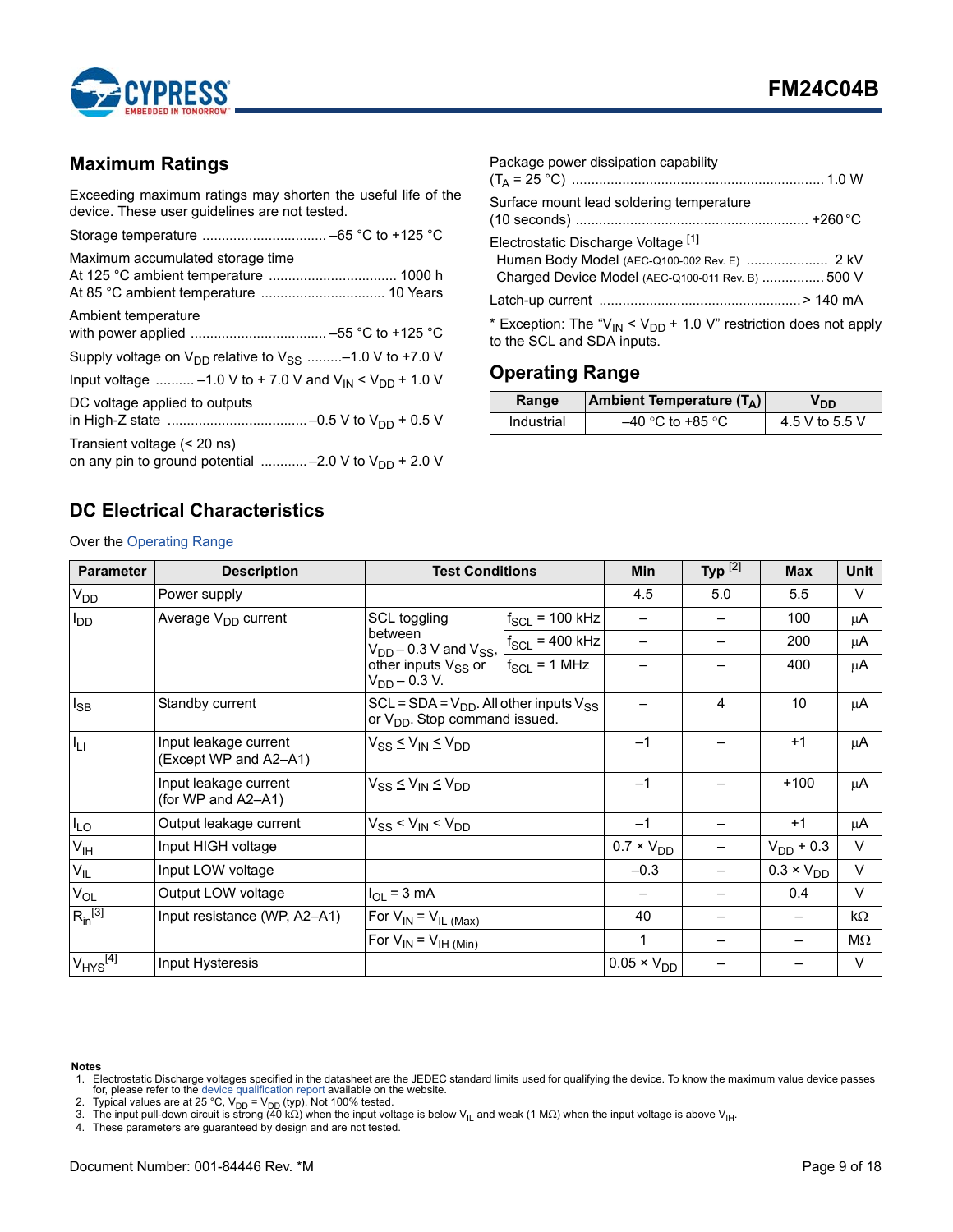

# <span id="page-9-0"></span>**Data Retention and Endurance**

| <b>Parameter</b> | <b>Description</b> | <b>Test condition</b>      | <b>Min</b> | <b>Max</b> | Unit   |
|------------------|--------------------|----------------------------|------------|------------|--------|
| $T_{DR}$         | IData retention    | $T_A = 85 °C$              | 10         | –          | Years  |
|                  |                    | $T_A$ = 75 °C              | 38         |            |        |
|                  |                    | $T_A = 65 °C$              | 151        | -          |        |
| $Nv_c$           | Endurance          | Over operating temperature | $10^{14}$  |            | Cycles |

# <span id="page-9-1"></span>**Capacitance**

| Parameter <sup>[5]</sup> | <b>Description</b>           | <b>Test Conditions</b>                            | Max | Unit |
|--------------------------|------------------------------|---------------------------------------------------|-----|------|
| $c_{\rm o}$              | Output pin capacitance (SDA) | $T_A = 25 °C$ , f = 1 MHz, $V_{DD} = V_{DD}(typ)$ |     | pF   |
| <b>C</b>                 | Input pin capacitance        |                                                   |     | pF   |

# <span id="page-9-2"></span>**Thermal Resistance**

| Parameter <sup>[5]</sup> | <b>Description</b>                          | <b>Test Conditions</b>                                                                                                   | 8-pin SOIC | Unit I             |
|--------------------------|---------------------------------------------|--------------------------------------------------------------------------------------------------------------------------|------------|--------------------|
| $\Theta_{JA}$            | Thermal resistance<br>(junction to ambient) | conditions follow<br>standard<br>methods<br>Test<br>test<br>and<br>measuring thermal<br>impedance, per<br>procedures for | 147        | $\degree$ C/W      |
| $\Theta_{\text{JC}}$     | Thermal resistance<br>(junction to case)    | IEIA/JESD51.                                                                                                             | 47         | $\rm ^{\circ}$ C/W |

# <span id="page-9-6"></span><span id="page-9-3"></span>**AC Test Loads and Waveforms**





# <span id="page-9-4"></span>**AC Test Conditions**

<span id="page-9-5"></span>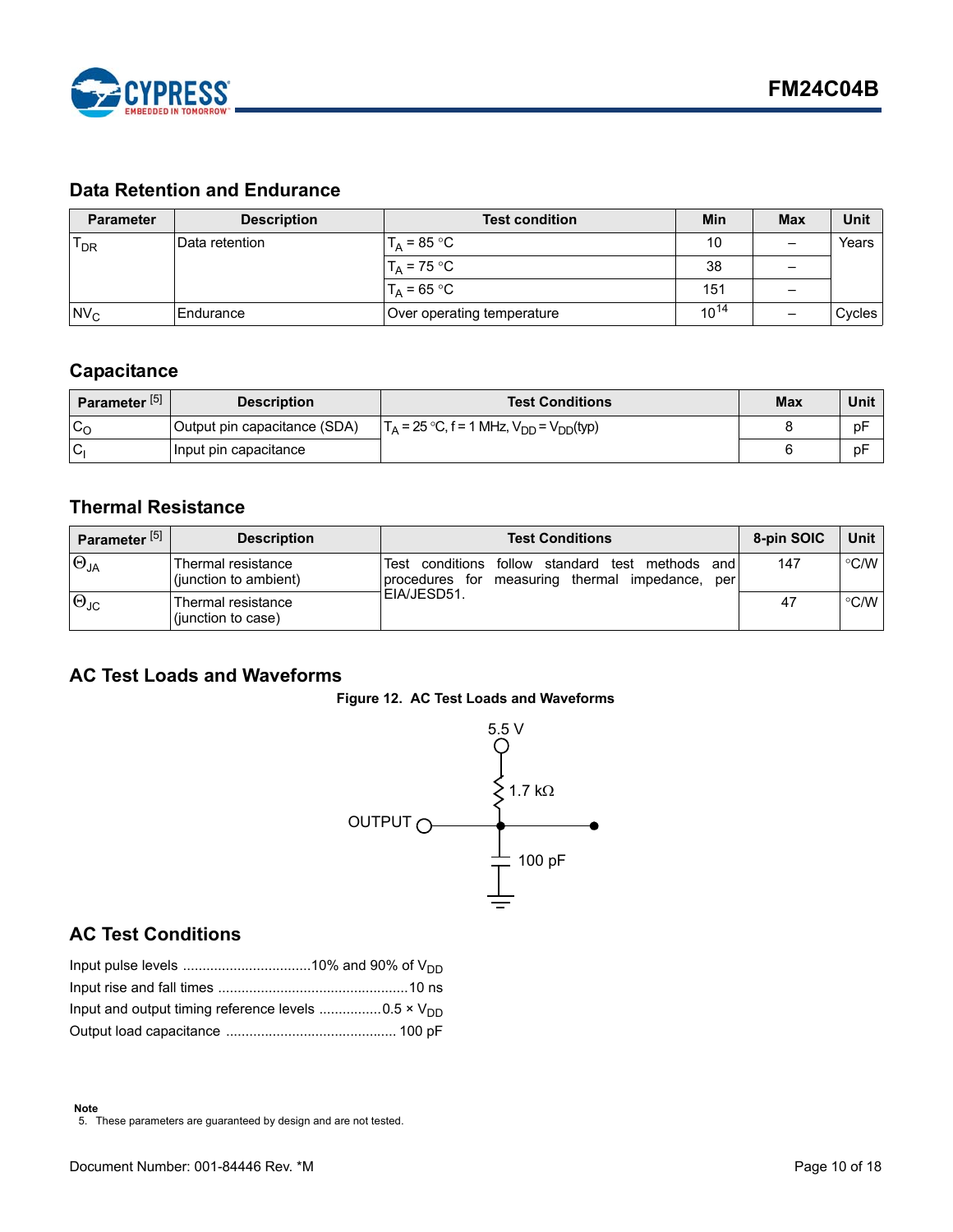

# <span id="page-10-0"></span>**AC Switching Characteristics**

### Over the [Operating Range](#page-8-1)

| Parameter <sup>[6]</sup>           |                          |                                             |     |            |                          |                          |      |                          |             |
|------------------------------------|--------------------------|---------------------------------------------|-----|------------|--------------------------|--------------------------|------|--------------------------|-------------|
| <b>Cypress</b><br><b>Parameter</b> | Alt.<br><b>Parameter</b> | <b>Description</b>                          |     | <b>Max</b> | Min                      | <b>Max</b>               | Min  | <b>Max</b>               | <b>Unit</b> |
| $f_{SCL}$ [7]                      |                          | SCL clock frequency                         |     | 0.1        | -                        | 0.4                      | -    | 1.0                      | <b>MHz</b>  |
| $t_{\text{SU};\; \text{STA}}$      |                          | Start condition setup for repeated Start    | 4.7 | —          | 0.6                      | —                        | 0.25 | $\overline{\phantom{0}}$ | μs          |
| <sup>t</sup> HD;STA                |                          | Start condition hold time                   | 4.0 | —          | 0.6                      | $\overline{\phantom{0}}$ | 0.25 | -                        | μs          |
| t <sub>LOW</sub>                   |                          | Clock LOW period                            | 4.7 | —          | 1.3                      | —                        | 0.6  | $\overline{\phantom{0}}$ | μs          |
| <sup>t</sup> HIGH                  |                          | Clock HIGH period                           | 4.0 | —          | 0.6                      | —                        | 0.4  | $\overline{\phantom{0}}$ | μs          |
| t <sub>SU;DAT</sub>                | t <sub>SU:DATA</sub>     | Data in setup                               | 250 | —          | 100                      | —                        | 100  | $\overline{\phantom{0}}$ | ns          |
| <sup>t</sup> HD;DAT                | <sup>I</sup> HD;DATA     | Data in hold                                | 0   | —          | 0                        | —                        | 0    | $\overline{\phantom{0}}$ | ns          |
| $t_{DH}$                           |                          | Data output hold (from SCL $@V_{\perp}$ )   | 0   |            | 0                        |                          | 0    |                          | ns          |
| $t_R^{[8]}$                        | $t_r$                    | Input rise time                             | —   | 1000       | $\overline{\phantom{0}}$ | 300                      |      | 300                      | ns          |
| $t_F^{[8]}$                        | $t_{\rm f}$              | Input fall time                             |     | 300        | $\overline{\phantom{0}}$ | 300                      | —    | 100                      | ns          |
| $t_{\text{SU;STO}}$                |                          | STOP condition setup                        | 4.0 | —          | 0.6                      | $\overline{\phantom{0}}$ | 0.25 | $\overline{\phantom{0}}$ | μs          |
| $t_{AA}$                           | <sup>t</sup> VD:DATA     | SCL LOW to SDA Data Out Valid               |     | 3          |                          | 0.9                      | —    | 0.55                     | μs          |
| $t_{\text{BUF}}$                   |                          | Bus free before new transmission            | 4.7 | —          | 1.3                      | $\overline{\phantom{0}}$ | 0.5  |                          | μs          |
| $t_{SP}$                           |                          | Noise suppression time constant on SCL, SDA |     | 50         | —                        | 50                       |      | 50                       | ns          |

**Figure 13. Read Bus Timing Diagram**



**Figure 14. Write Bus Timing Diagram**



#### **Notes**

- <span id="page-10-1"></span>6. Test conditions assume signal transition time of 10 ns or less, timing reference levels of V<sub>DD</sub>/2, input pulse levels of 0 to V<sub>DD</sub>(typ), and output loading of the specified<br>I<sub>OL</sub> and load capacitance shown in Figure
- <span id="page-10-2"></span>

<span id="page-10-3"></span>8. These parameters are guaranteed by design and are not tested.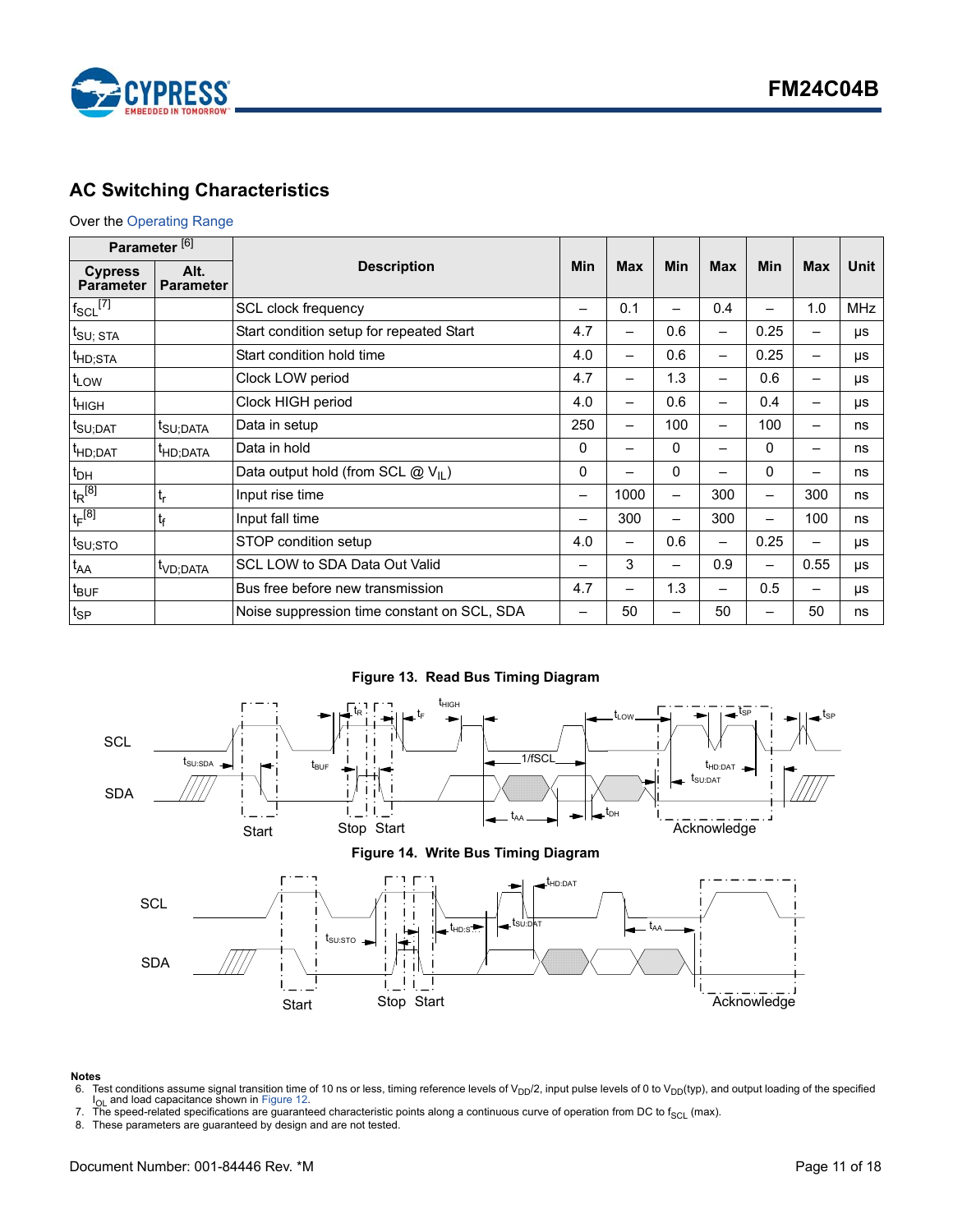

# <span id="page-11-0"></span>**Power Cycle Timing**

### Over the [Operating Range](#page-8-1)

| <b>Parameter</b>     | <b>Description</b>                                               | Min | <b>Max</b> | Unit      |
|----------------------|------------------------------------------------------------------|-----|------------|-----------|
| t <sub>PU</sub>      | Power-up V <sub>DD</sub> (min) to first access (START condition) |     |            | ms        |
| <sup>t</sup> PD      | Last access (STOP condition) to power-down $(V_{DD}(min))$       |     |            | μs        |
| $t_{VR}$ [9, 10]     | IV <sub>DD</sub> power-up ramp rate                              | 30  |            | µs/V      |
| $t_{\rm VF}$ [9, 10] | $ V_{\text{DD}}$ power-down ramp rate                            | 30  |            | $\mu$ s/V |

### **Figure 15. Power Cycle Timing**



**Notes**

<span id="page-11-2"></span>9. Slope measured at any point on the  $V_{DD}$  waveform.

<span id="page-11-1"></span><sup>10.</sup> Guaranteed by design.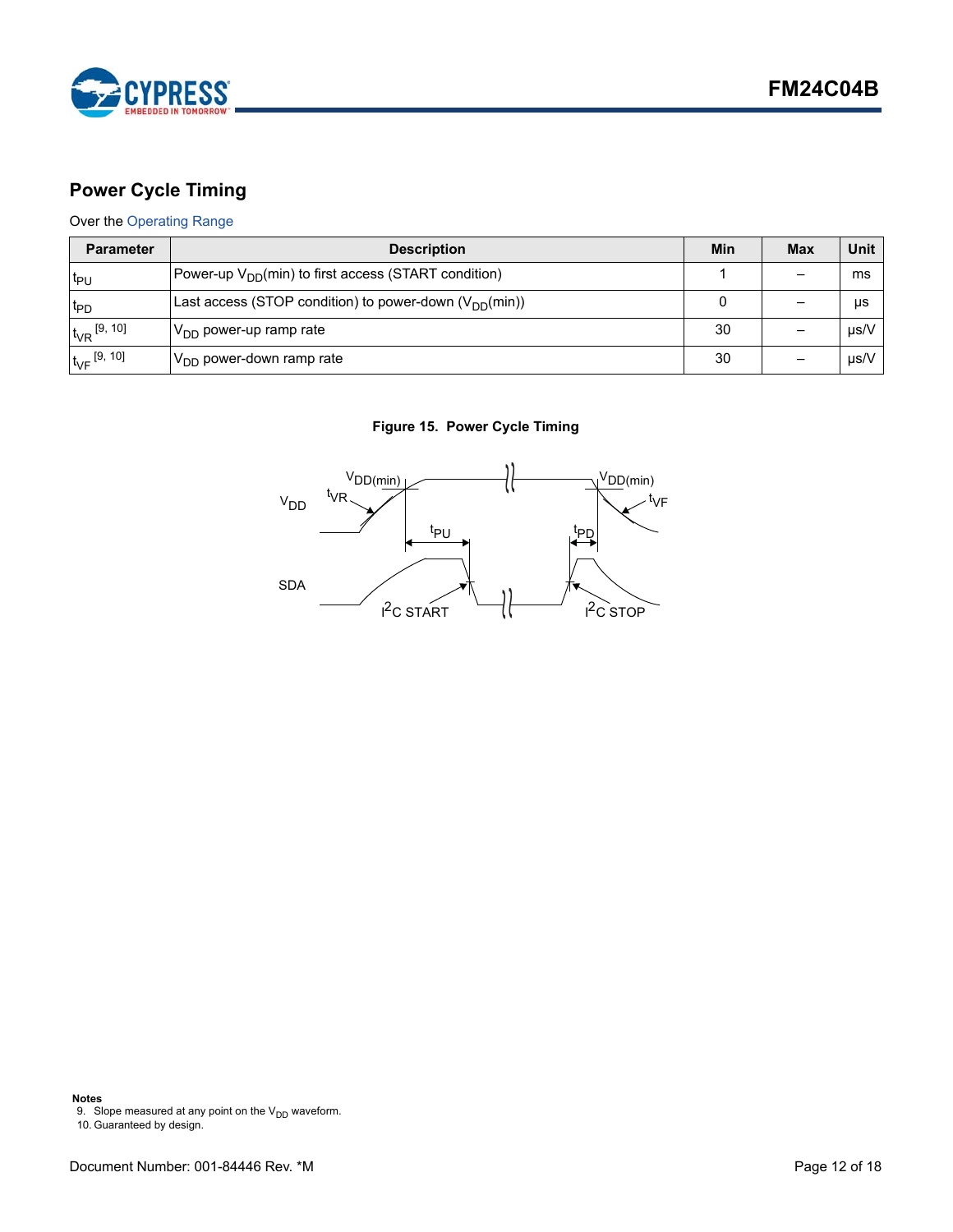

# <span id="page-12-0"></span>**Ordering Information**

| <b>Ordering Code</b> | Package<br><b>Diagram</b> | Package Type        | Operating<br>Range   |
|----------------------|---------------------------|---------------------|----------------------|
| FM24C04B-G           |                           | 51-85066 8-pin SOIC | $-40$ °C to +85 °C I |
| IFM24C04B-GTR        |                           |                     |                      |

All these parts are Pb-free. Contact your local Cypress sales representative for availability of these parts.

### <span id="page-12-1"></span>**Ordering Code Definitions**

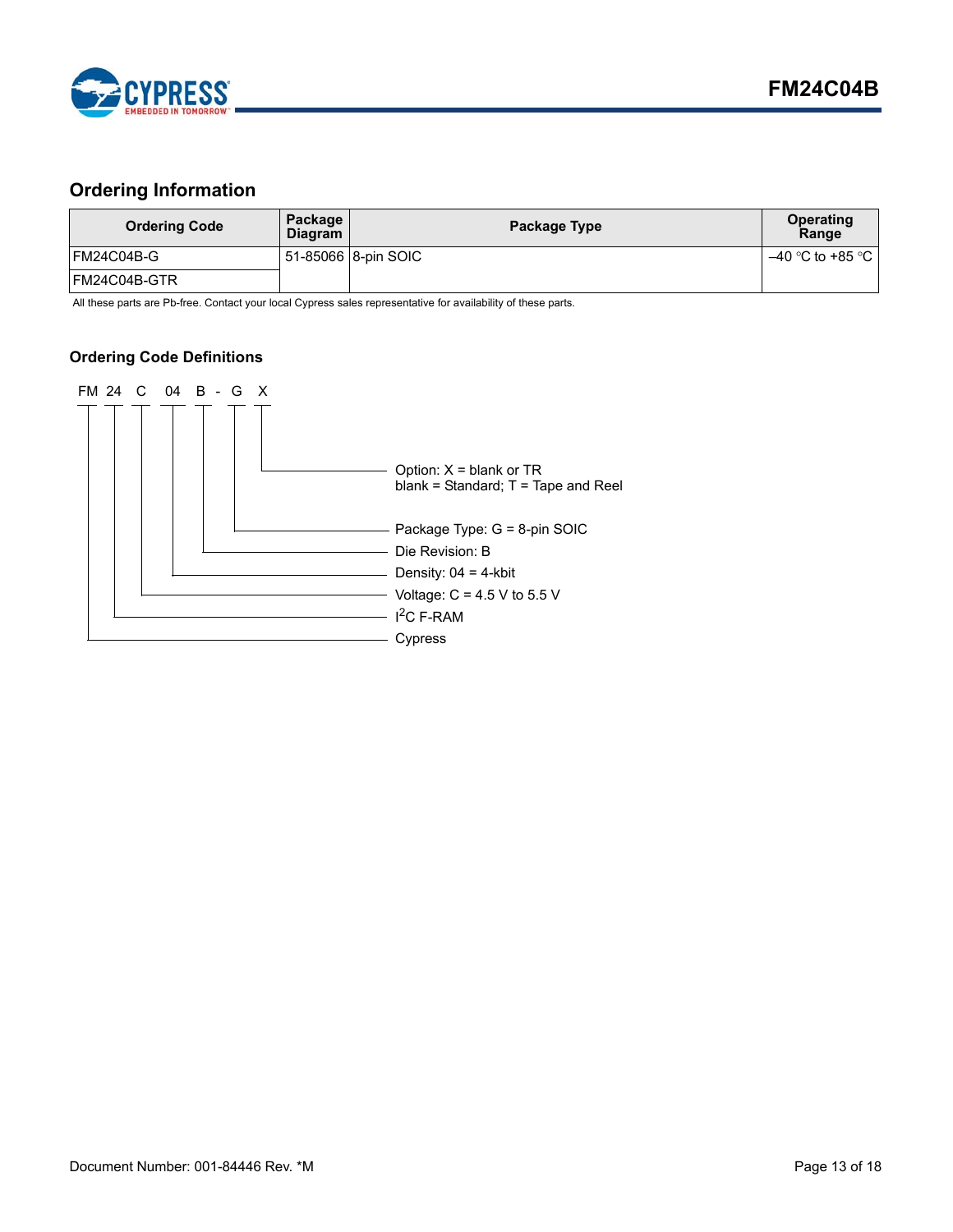

# <span id="page-13-0"></span>**Package Diagram**

### **Figure 16. 8-pin SOIC (150 Mils) Package Outline, 51-85066**

- 1. DIMENSIONS IN INCHES[MM] MIN.<br>MAX.
- 2. PIN 1 ID IS OPTIONAL,<br>ROUND ON SINGLE LEADFRAME<br>RECTANGULAR ON MATRIX LEADFRAME
- 
- 3 REFERENCE JEDEC MS-012
- 4 PACKAGE WEIGHT 0.07gms

| PART#              |                |  |  |  |
|--------------------|----------------|--|--|--|
| S <sub>08.15</sub> | STANDARD PKG   |  |  |  |
| SZ08 15            | I FAD FRFF PKG |  |  |  |
| SW8.15             | LEAD FREE PKG  |  |  |  |





51-85066 \*I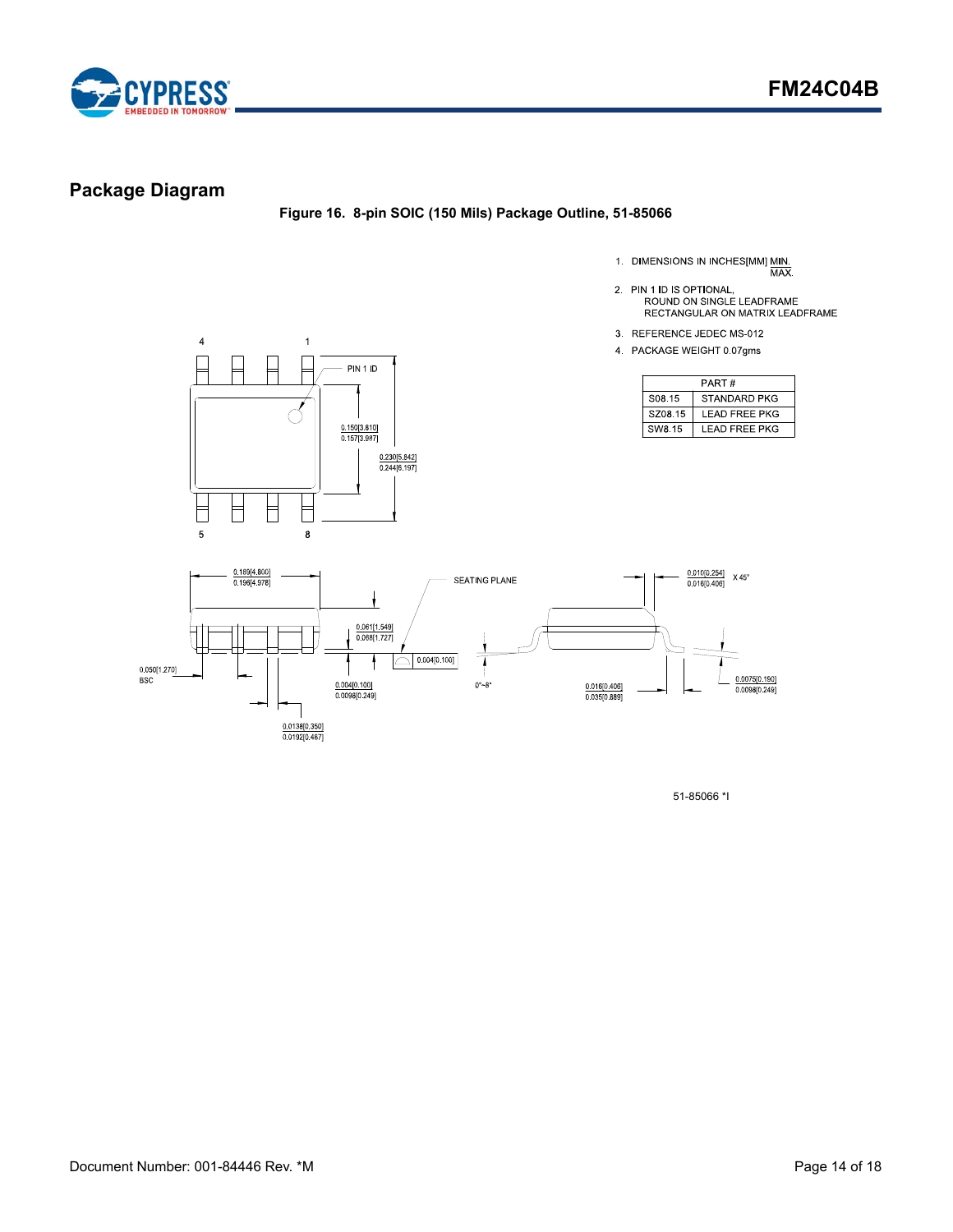

| Acronym      | <b>Description</b>                         |
|--------------|--------------------------------------------|
| ACK          | Acknowledge                                |
| AEC          | Automotive Electronics Council             |
| <b>CMOS</b>  | Complementary Metal Oxide Semiconductor    |
| <b>FIA</b>   | Flectronic Industries Alliance             |
| $1^2C$       | <b>Inter-Integrated Circuit</b>            |
| I/O          | Input/Output                               |
| <b>JEDEC</b> | Joint Electron Devices Engineering Council |
| <b>LSB</b>   | Least Significant Bit                      |
| MSB          | Most Significant Bit                       |
| <b>NACK</b>  | No Acknowledge                             |
| <b>RoHS</b>  | <b>Restriction of Hazardous Substances</b> |
| R/W          | Read/Write                                 |
| SCL          | Serial Clock Line                          |
| SDA          | Serial Data Access                         |
| <b>SOIC</b>  | Small Outline Integrated Circuit           |
| <b>WP</b>    | <b>Write Protect</b>                       |

# <span id="page-14-0"></span>**Acronyms Document Conventions**

### <span id="page-14-2"></span><span id="page-14-1"></span>**Units of Measure**

| <b>Symbol</b>  | <b>Unit of Measure</b> |  |  |  |
|----------------|------------------------|--|--|--|
| $\overline{c}$ | degree Celsius         |  |  |  |
| Hz             | hertz                  |  |  |  |
| Kb             | kilobit                |  |  |  |
| kHz            | kilohertz              |  |  |  |
| $k\Omega$      | kilohm                 |  |  |  |
| <b>MHz</b>     | megahertz              |  |  |  |
| $M\Omega$      | megaohm                |  |  |  |
| μA             | microampere            |  |  |  |
| $\mu$ s        | microsecond            |  |  |  |
| mA             | milliampere            |  |  |  |
| ms             | millisecond            |  |  |  |
| ns             | nanosecond             |  |  |  |
| Ω              | ohm                    |  |  |  |
| $\%$           | percent                |  |  |  |
| pF             | picofarad              |  |  |  |
| V              | volt                   |  |  |  |
| W              | watt                   |  |  |  |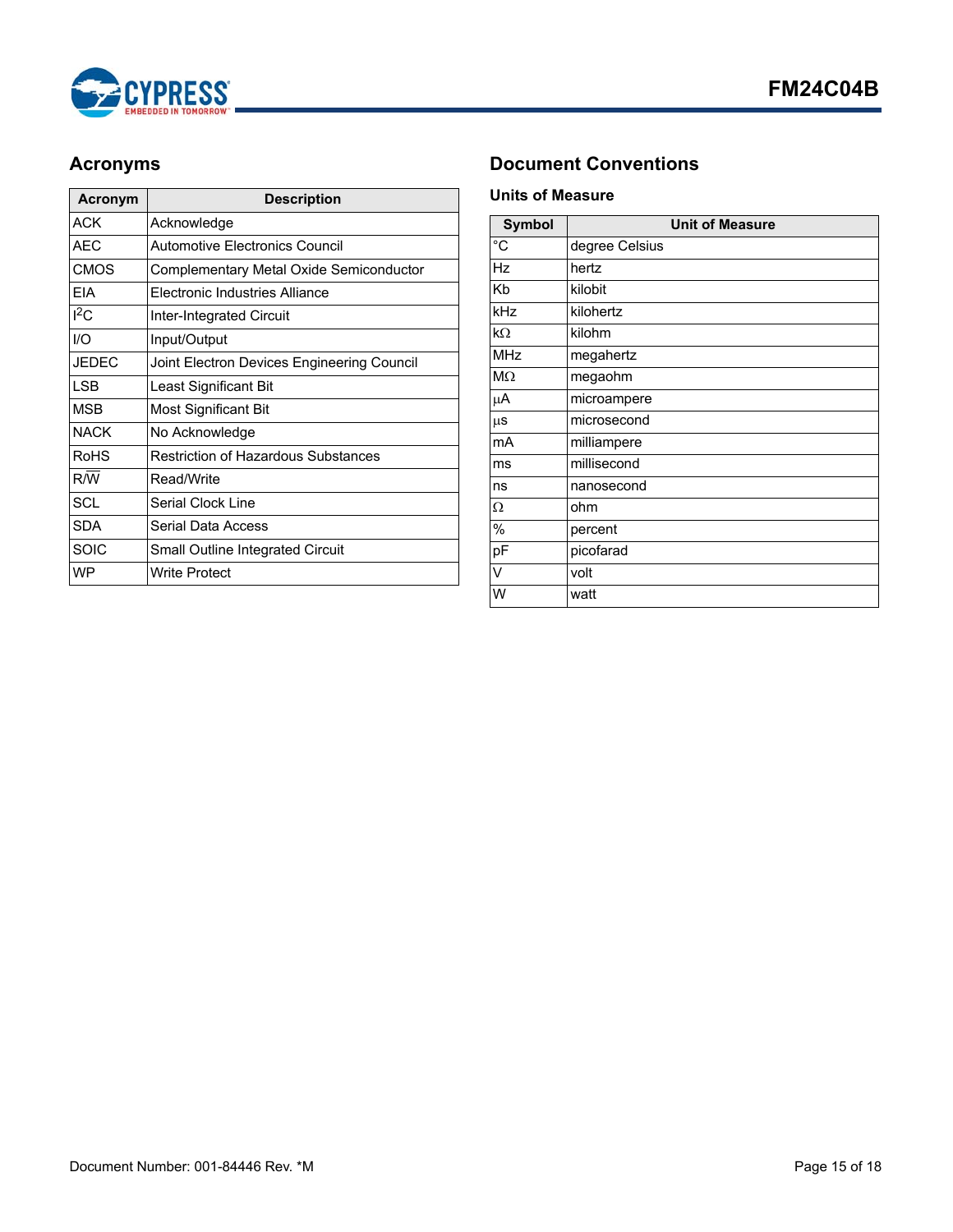

# <span id="page-15-0"></span>**Document History Page**

### **Document Title: FM24C04B, 4-Kbit (512 × 8) Serial (I2C) F-RAM**

| Document Number: 001-84446 |         |                    |                                  |                                                                                                                                                                                                                                                                                                                                                                                                                                                                                                                                                                                                                                                                                                                                                                                                                                                                                                                                                                                                                                                                                                                                                                                                                                                                                                                                                                                                                                                                                                                                                      |
|----------------------------|---------|--------------------|----------------------------------|------------------------------------------------------------------------------------------------------------------------------------------------------------------------------------------------------------------------------------------------------------------------------------------------------------------------------------------------------------------------------------------------------------------------------------------------------------------------------------------------------------------------------------------------------------------------------------------------------------------------------------------------------------------------------------------------------------------------------------------------------------------------------------------------------------------------------------------------------------------------------------------------------------------------------------------------------------------------------------------------------------------------------------------------------------------------------------------------------------------------------------------------------------------------------------------------------------------------------------------------------------------------------------------------------------------------------------------------------------------------------------------------------------------------------------------------------------------------------------------------------------------------------------------------------|
| Rev.                       | ECN No. | Orig. of<br>Change | <b>Submission</b><br><b>Date</b> | <b>Description of Change</b>                                                                                                                                                                                                                                                                                                                                                                                                                                                                                                                                                                                                                                                                                                                                                                                                                                                                                                                                                                                                                                                                                                                                                                                                                                                                                                                                                                                                                                                                                                                         |
| $***$                      | 3902082 | <b>GVCH</b>        | 02/25/2013                       | New spec.                                                                                                                                                                                                                                                                                                                                                                                                                                                                                                                                                                                                                                                                                                                                                                                                                                                                                                                                                                                                                                                                                                                                                                                                                                                                                                                                                                                                                                                                                                                                            |
| *A                         | 3924523 | <b>GVCH</b>        | 03/07/2013                       | <b>Updated Power Cycle Timing:</b><br>Changed minimum value of $t_{PU}$ parameter from 10 ms to 1 ms.                                                                                                                                                                                                                                                                                                                                                                                                                                                                                                                                                                                                                                                                                                                                                                                                                                                                                                                                                                                                                                                                                                                                                                                                                                                                                                                                                                                                                                                |
| *B                         | 3996669 | <b>GVCH</b>        | 05/13/2013                       | Added Appendix A - Errata for FM24C04B.                                                                                                                                                                                                                                                                                                                                                                                                                                                                                                                                                                                                                                                                                                                                                                                                                                                                                                                                                                                                                                                                                                                                                                                                                                                                                                                                                                                                                                                                                                              |
| $^\ast\text{C}$            | 4045469 | <b>GVCH</b>        | 06/30/2013                       | All errata items are fixed and the errata is removed.                                                                                                                                                                                                                                                                                                                                                                                                                                                                                                                                                                                                                                                                                                                                                                                                                                                                                                                                                                                                                                                                                                                                                                                                                                                                                                                                                                                                                                                                                                |
| *D                         | 4283418 | <b>GVCH</b>        | $\frac{02}{19/2014}$             | <b>Updated Features:</b><br>Replaced "High Endurance 10 <sup>12</sup> Read/Writes" with "High-endurance<br>100 trillion $(10^{14})$ read/writes".<br><b>Updated Maximum Ratings:</b><br>Added "Maximum junction temperature" and its corresponding details.<br>Added "DC voltage applied to outputs in High-Z state" and its corresponding<br>details.<br>Added "Transient voltage (< 20 ns) on any pin to ground potential" and its<br>corresponding details.<br>Added "Package power dissipation capability $(T_A = 25 \degree C)$ " and its<br>corresponding details.<br>Removed "Package Moisture Sensitivity Level (MSL)" and its corresponding<br>details.<br>Added "Latch-up current" and its corresponding details.<br><b>Updated DC Electrical Characteristics:</b><br>Removed existing details of $I_{L1}$ parameter and splitted $I_{L1}$ parameter into two<br>rows namely "Input leakage current (Except WP and A2-A1)" and "Input<br>leakage current (for WP and A2-A1)" and added corresponding values.<br><b>Updated Data Retention and Endurance:</b><br>Removed details of T <sub>DR</sub> parameter corresponding to "T <sub>A</sub> = +80 °C".<br>Added details of T <sub>DR</sub> parameter corresponding to "T <sub>A</sub> = 65 °C".<br>Added $NV_C$ parameter and its corresponding details.<br><b>Added Thermal Resistance.</b><br><b>Updated Package Diagram:</b><br>Removed Package Marking Scheme (top mark).<br>Removed "Ramtron Revision History".<br>Updated to Cypress template.<br><b>Completing Sunset Review.</b> |
| *E                         | 4272607 | <b>GVCH</b>        | 03/12/2014                       | <b>Updated AC Switching Characteristics:</b><br>Fixed typo (Replaced "ns" with "µs" in "Unit" column for t <sub>SU:STA</sub> , t <sub>HD:STA</sub> , t <sub>LOW</sub> ,<br>$t_{HIGH}$ , $t_{SU:STO}$ , $t_{AA}$ and $t_{BUF}$ parameters).                                                                                                                                                                                                                                                                                                                                                                                                                                                                                                                                                                                                                                                                                                                                                                                                                                                                                                                                                                                                                                                                                                                                                                                                                                                                                                           |
| *F                         | 4343617 | <b>GVCH</b>        | 04/21/2014                       | <b>Updated DC Electrical Characteristics:</b><br>Fixed typo (Replaced "C" with "V" in "Unit" column for $V_{\text{OL}}$ parameter).                                                                                                                                                                                                                                                                                                                                                                                                                                                                                                                                                                                                                                                                                                                                                                                                                                                                                                                                                                                                                                                                                                                                                                                                                                                                                                                                                                                                                  |
| $\,{}^\star \mathrm{G}$    | 4566147 | <b>GVCH</b>        | 11/10/2014                       | <b>Updated Functional Description:</b><br>Added "For a complete list of related documentation, click here." at the end.                                                                                                                                                                                                                                                                                                                                                                                                                                                                                                                                                                                                                                                                                                                                                                                                                                                                                                                                                                                                                                                                                                                                                                                                                                                                                                                                                                                                                              |
| *H                         | 4584924 | <b>GVCH</b>        | 12/02/2014                       | <b>Updated Features:</b><br>Added "AEC-Q100 grade 3 qualified" information.<br><b>Updated Functional Description:</b><br>Added "AEC-Q100 grade 3 qualified" information.                                                                                                                                                                                                                                                                                                                                                                                                                                                                                                                                                                                                                                                                                                                                                                                                                                                                                                                                                                                                                                                                                                                                                                                                                                                                                                                                                                             |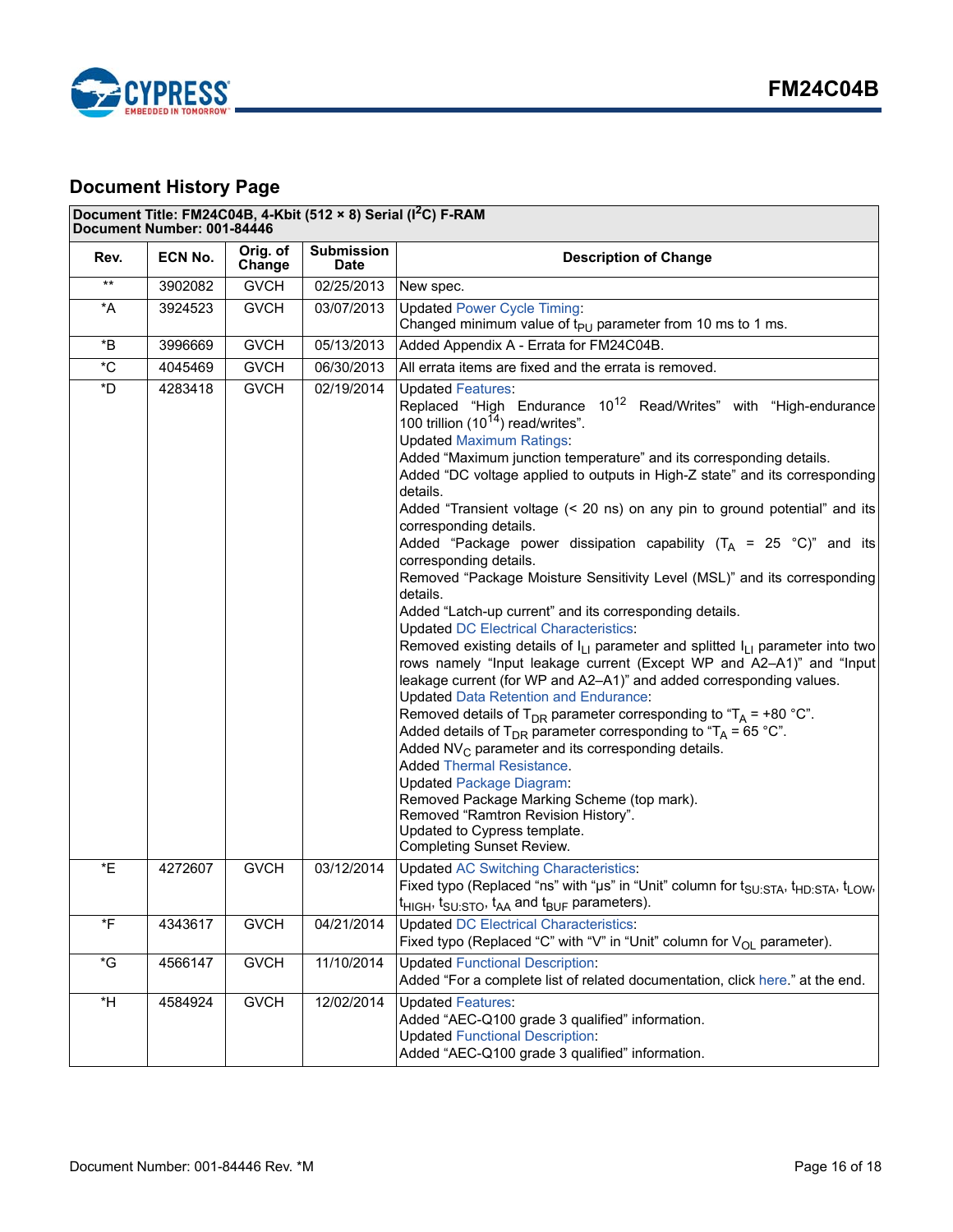

# **Document History Page (continued)**

| Document Title: FM24C04B, 4-Kbit (512 × 8) Serial (I <sup>2</sup> C) F-RAM<br>Document Number: 001-84446 |         |                    |                                  |                                                                                                                                                                                                                                                                                                                                                                                                                                                         |
|----------------------------------------------------------------------------------------------------------|---------|--------------------|----------------------------------|---------------------------------------------------------------------------------------------------------------------------------------------------------------------------------------------------------------------------------------------------------------------------------------------------------------------------------------------------------------------------------------------------------------------------------------------------------|
| Rev.                                                                                                     | ECN No. | Orig. of<br>Change | <b>Submission</b><br><b>Date</b> | <b>Description of Change</b>                                                                                                                                                                                                                                                                                                                                                                                                                            |
| $\star$                                                                                                  | 4782742 | <b>GVCH</b>        | 06/01/2015                       | <b>Updated Ordering Information:</b><br>Fixed Typo (Replaced "001-85066" with "51-85066" in "Package Diagram"<br>column).<br><b>Updated Package Diagram:</b><br>spec 51-85066 - Changed revision from *F to *G.<br>Updated to new template.                                                                                                                                                                                                             |
| *J                                                                                                       | 4874535 | ZSK / PSR          | 08/06/2015                       | <b>Updated Maximum Ratings:</b><br>Removed "Maximum junction temperature" and its corresponding details.<br>Added "Maximum accumulated storage time" and its corresponding details.<br>Added "Ambient temperature with power applied" and its corresponding<br>details.                                                                                                                                                                                 |
| *K                                                                                                       | 5606370 | <b>GVCH</b>        | 01/27/2017                       | <b>Updated Maximum Ratings:</b><br>Updated Electrostatic Discharge Voltage (in compliance with AEC-Q100<br>standard):<br>Changed value of "Human Body Model" from 3 kV to 2 kV.<br>Changed value of "Charged Device Model" from 1.25 kV to 500 V.<br>Removed "Machine Model" related information.<br><b>Updated Package Diagram:</b><br>spec 51-85066 - Changed revision from *G to *H.<br>Updated to new template.<br><b>Completing Sunset Review.</b> |
| $\star$ <sub>1</sub>                                                                                     | 5700082 | <b>GVCH</b>        | 04/19/2017                       | <b>Updated Maximum Ratings:</b><br>Added Note 1 and referred the same note in "Electrostatic Discharge Voltage".<br>Updated to new template.                                                                                                                                                                                                                                                                                                            |
| $*M$                                                                                                     | 6320819 | <b>GVCH</b>        | 12/05/2018                       | <b>Updated Maximum Ratings:</b><br>Replaced "-55 °C to +125 °C" with "-65 °C to +125 °C" in ratings corresponding<br>to "Storage temperature".<br><b>Updated Package Diagram:</b><br>spec 51-85066 - Changed revision from *H to *I.<br>Updated to new template.                                                                                                                                                                                        |